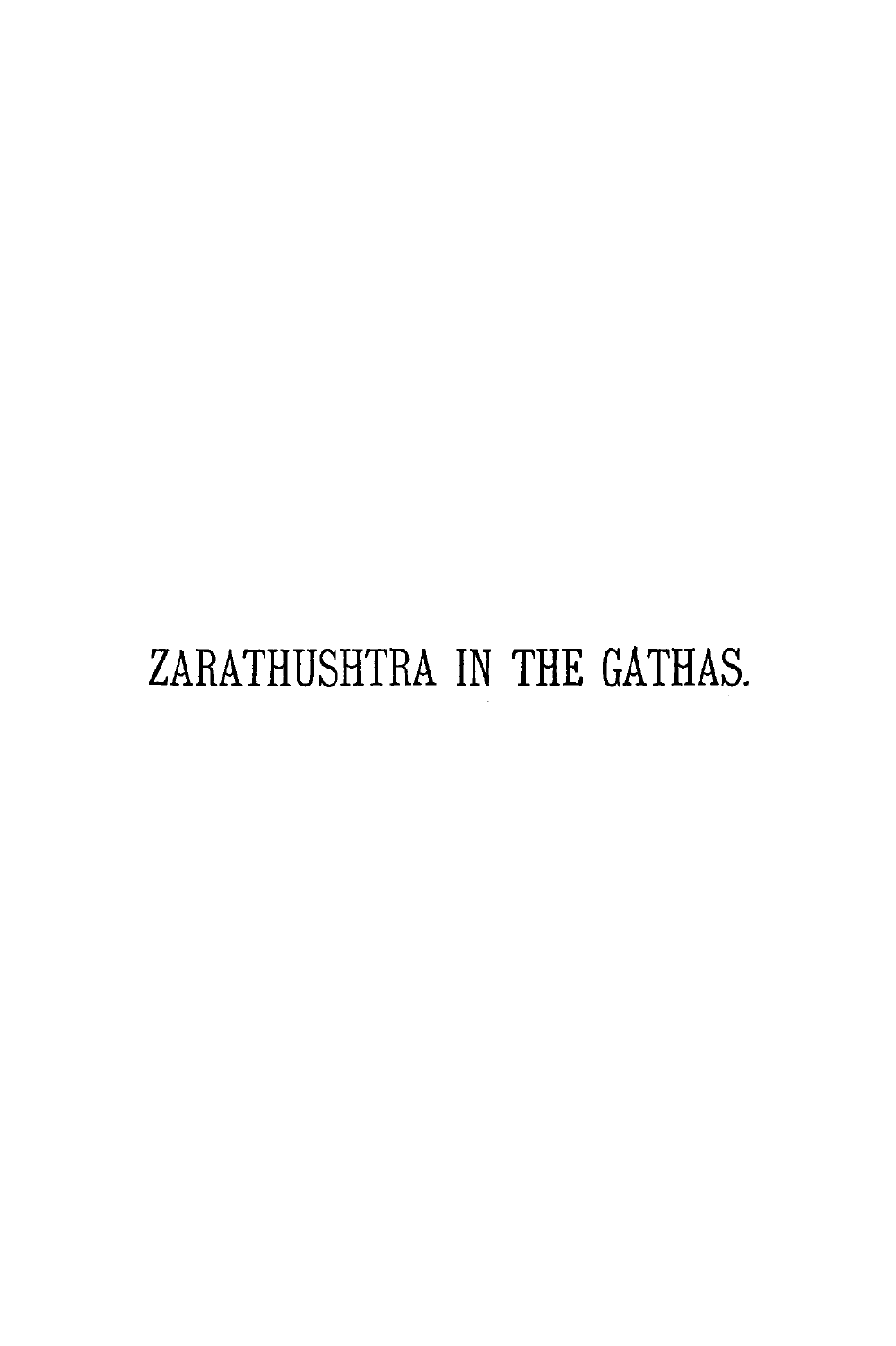

Jours fff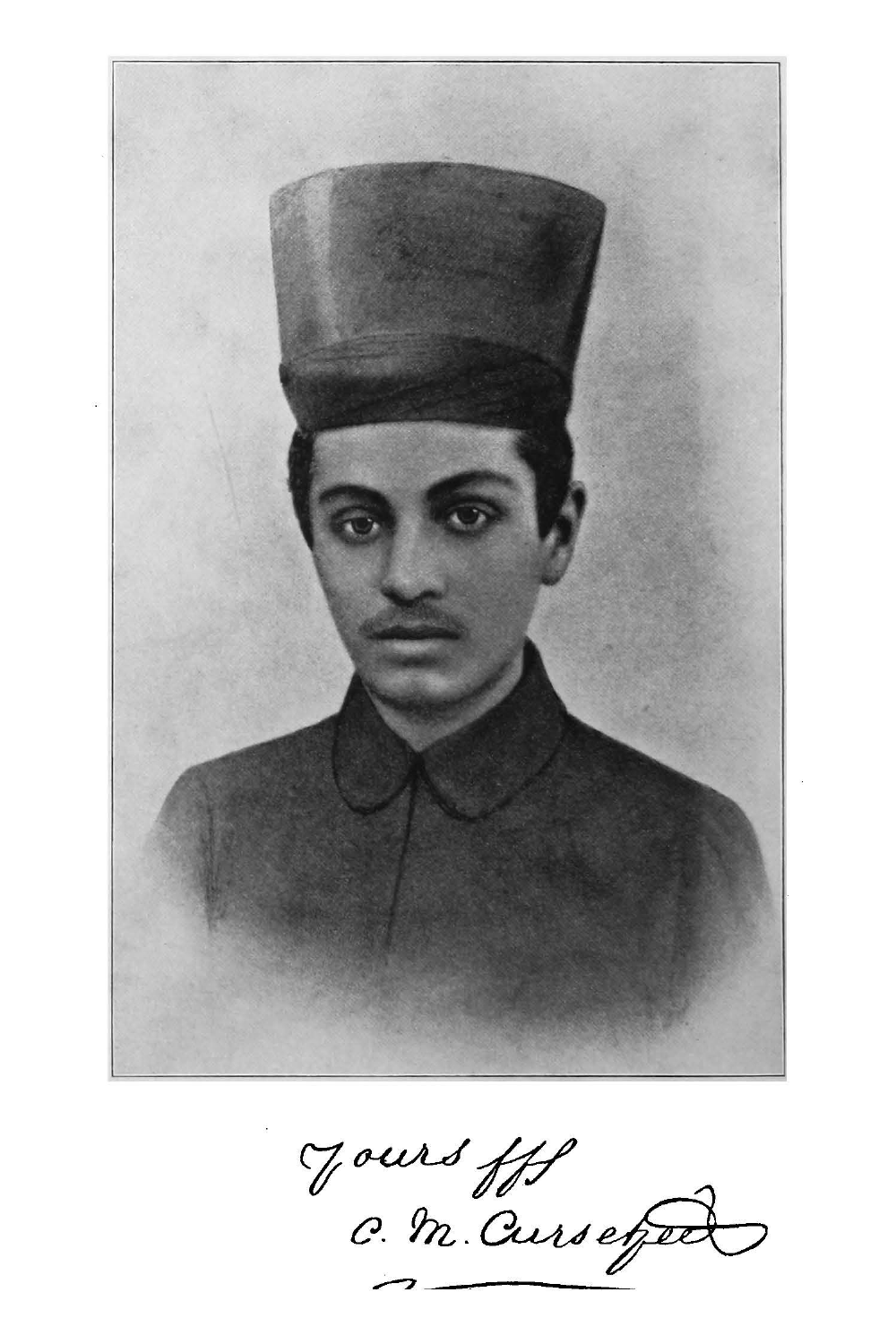To H.S. Lord Sandhurst,<br>With the beit-regards of the

ZARATHUSHTRA IN THE GATHAS.

#### AND IN

# THE GREEK AND ROMAN CLASSICS,

# Translated from the German

OF

DRS. GEIGER AND WINDISCHMANN.

WITH NOTES ON M. DARMESTETER'S THEORY REGARDING THE DATE OF THE AVESTA.

AND

AN APPENDIX.

**BY** 

DARAB DASTUR PESHOTAN SANJANA, B.A.

LEIPZIG: OTTO HARRASSOWITZ.

1897.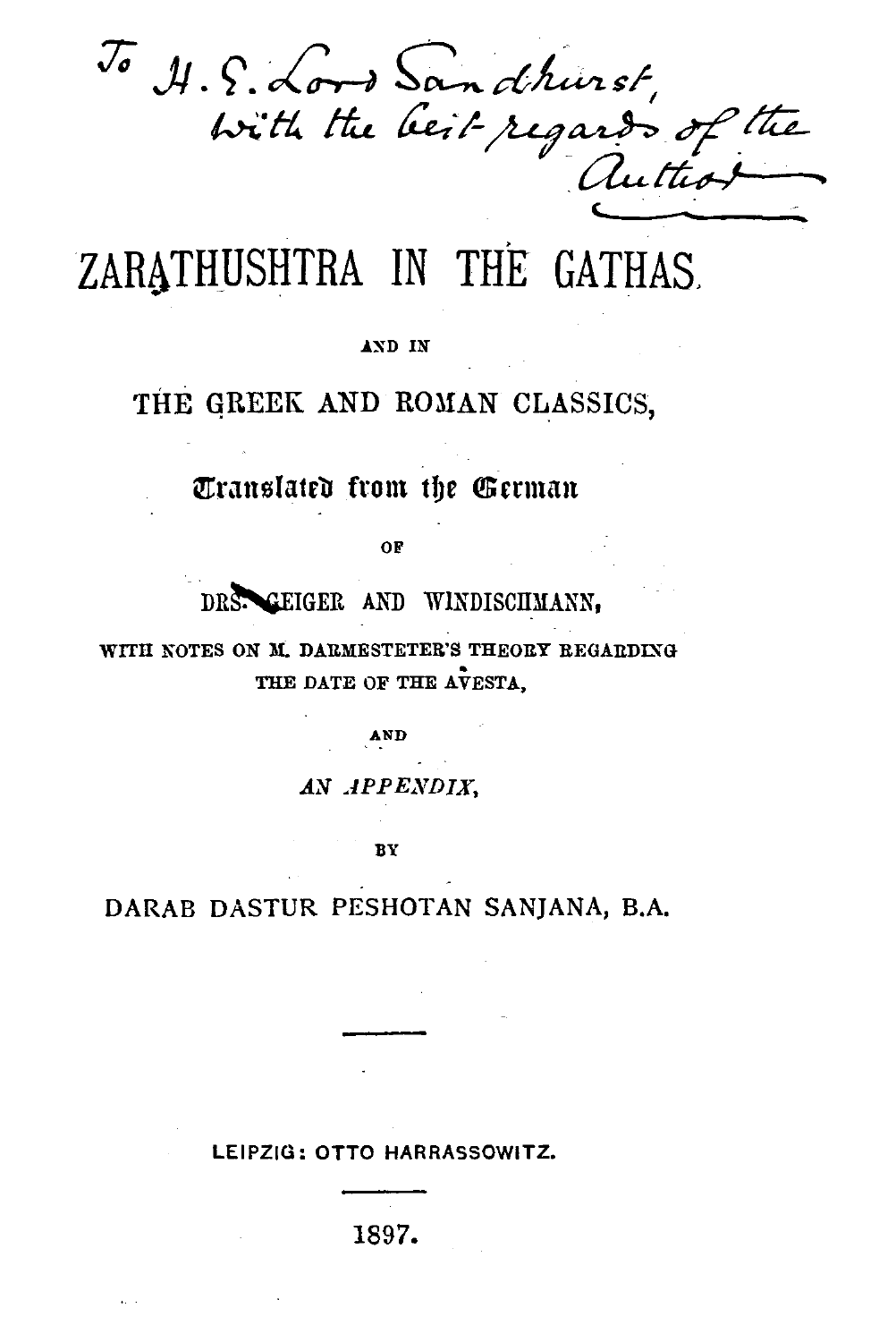ALL RICHTS RESERVED.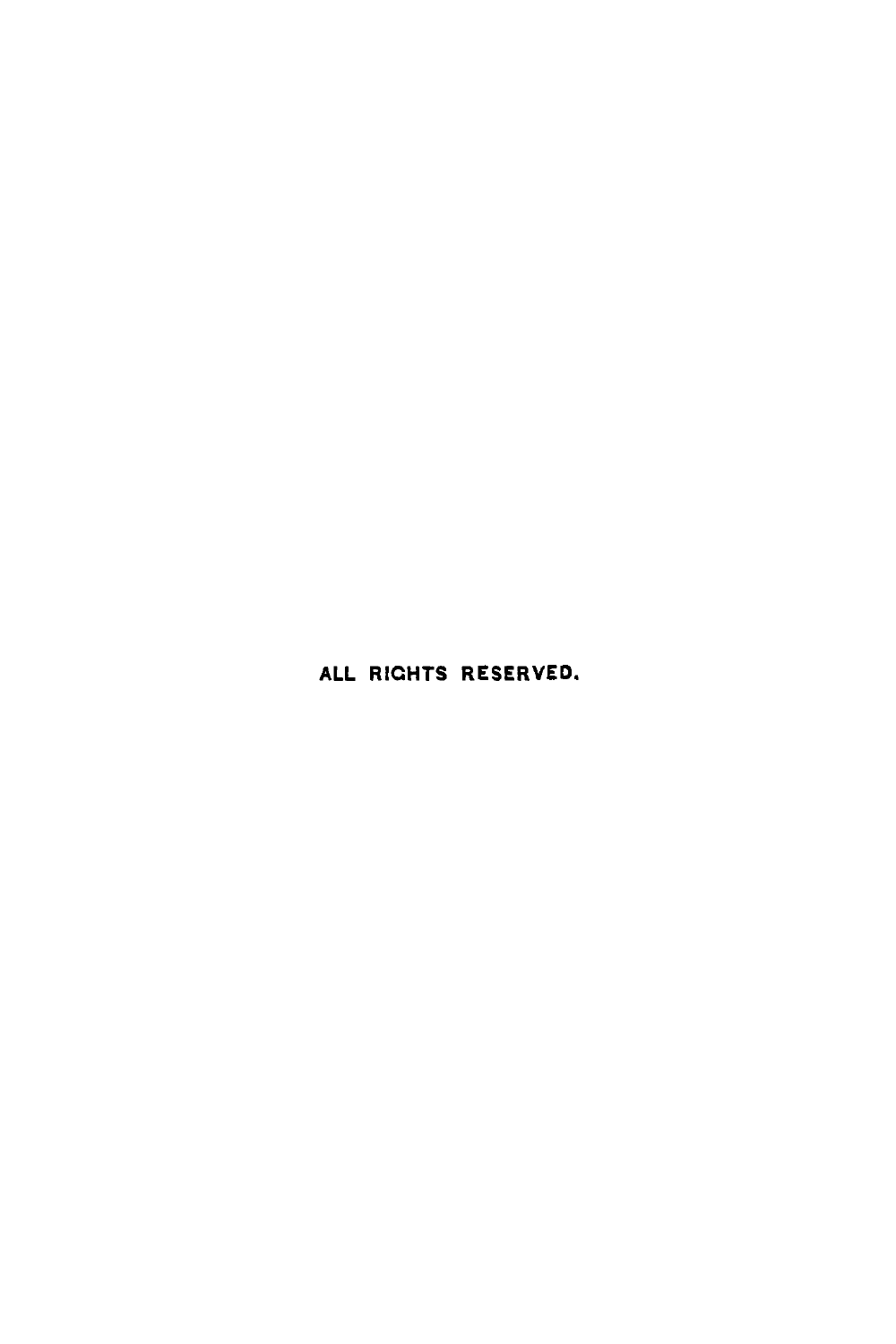

1 ثبر روايد درجه ال كريه و مدلس رام د درج ال ه و مع بالا مع موسط مع الله عليه الله عليه الله مع الله مع الله مع الله عليه مع الله عليه مع الله عل  $\mu$ ועטאלאון יצוע ללאני נאפין ו ניונדי ווי ניונדי ווי ניונדי ו יטצווע נון באינטוני ועלי נ מטיורו ניליטגל נ מיוטי ך לוניין וטיטו מלטינאקש נה ני למעקשע נה נ מלטינאקש ري و هذا بي عجهه كوكدري و الاست العد العديد الم  $\eta_{\sigma}$  (here up year)  $\eta_{\sigma}$  of  $\eta_{\sigma}$  if  $\eta_{\sigma}$  is  $\eta_{\sigma}$  if  $\eta_{\sigma}$  $\mathbf{q}$  (  $\mathbf{q}$  )  $\mathbf{q}$  (  $\mathbf{q}$  )  $\mathbf{q}$  (  $\mathbf{q}$  )  $\mathbf{q}$  (  $\mathbf{q}$  )  $\mathbf{q}$  (  $\mathbf{q}$  )  $\mathbf{q}$ ולא מלשישקש לע טאוז ו גלי שוו עמלענש mgala 1291/43

יללאוואפה מאפלאו אוויפאוואר אוויפיאוי אייליאוי בלינפל-קלימאיננדאים - שידרומאל - מתננחלי ממי ישרולומיק אלנה האחד האחר הקר ביות יישיאי האיפיישי מילי יציר היה ייקיאינימית נחיניצי משרים ההומלוס ליידי ליידי שימול המ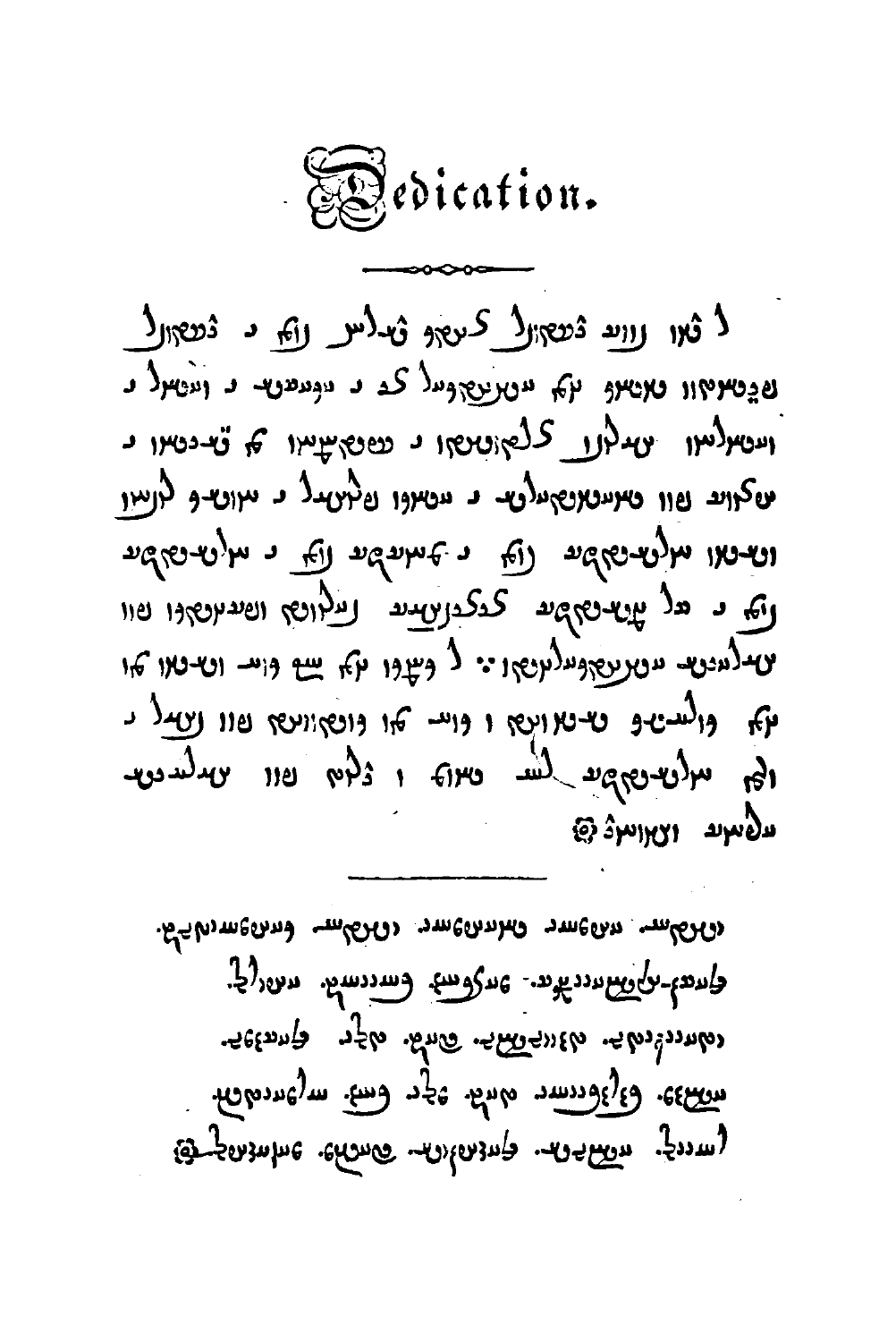## *H* n s c r í h e d

#### тo

## THE PIOUS MEMORY

#### OF THR LATE

## Mr. KHARSHEDJI MANECKJI KHARSHEDJI.<sup>1</sup>

<u>www.www.www.uu</u>

"When Faith and Love, which parted from thee never, Ripened thy youthful soul to dwell with God, Meekly thou didst resign this earthy load Of death, called life, which us from life doth sever.

Thy works, and alms, and all thy good endeavour, Stayed not behind, nor in the kate were trod; But, as Faith pointed with her golden rod. Followed thee up to joy and bliss for ever.

Love led them on, and Faith, who knew them best Thy handmaids,<sup>2</sup> clad them o'er with purple beams And azure wings, that up they flew so drest,

And spake the truth of thee on glorious themes Before the Judge; who thenceforth bid thee rest. And drink thy fill of pure immortal<sup>3</sup> streams."\*

<sup>1</sup> The son of Sir Jamshedji Jijibhai, Bart., C. S. I., who, if he had survived, would have become the Fourth Baronet of the Sir Jamshedji family.

<sup>3</sup> Cfr. Hådôkht Nask II, 22, seq :-

 $\mathcal{C}(3)$ ל $\delta$ ومربى جاج. وعون رومت زمر والمددسة . . . . . . .  $5$  I bid, II, 38.  $\mathbf{u}_1$ utaka wa naisantaka  $\mathbf{u}_2$  and  $\mathbf{u}_3$  and  $\mathbf{u}_4$ ю೮

4 Cfr. Milton's Sonnet XIV.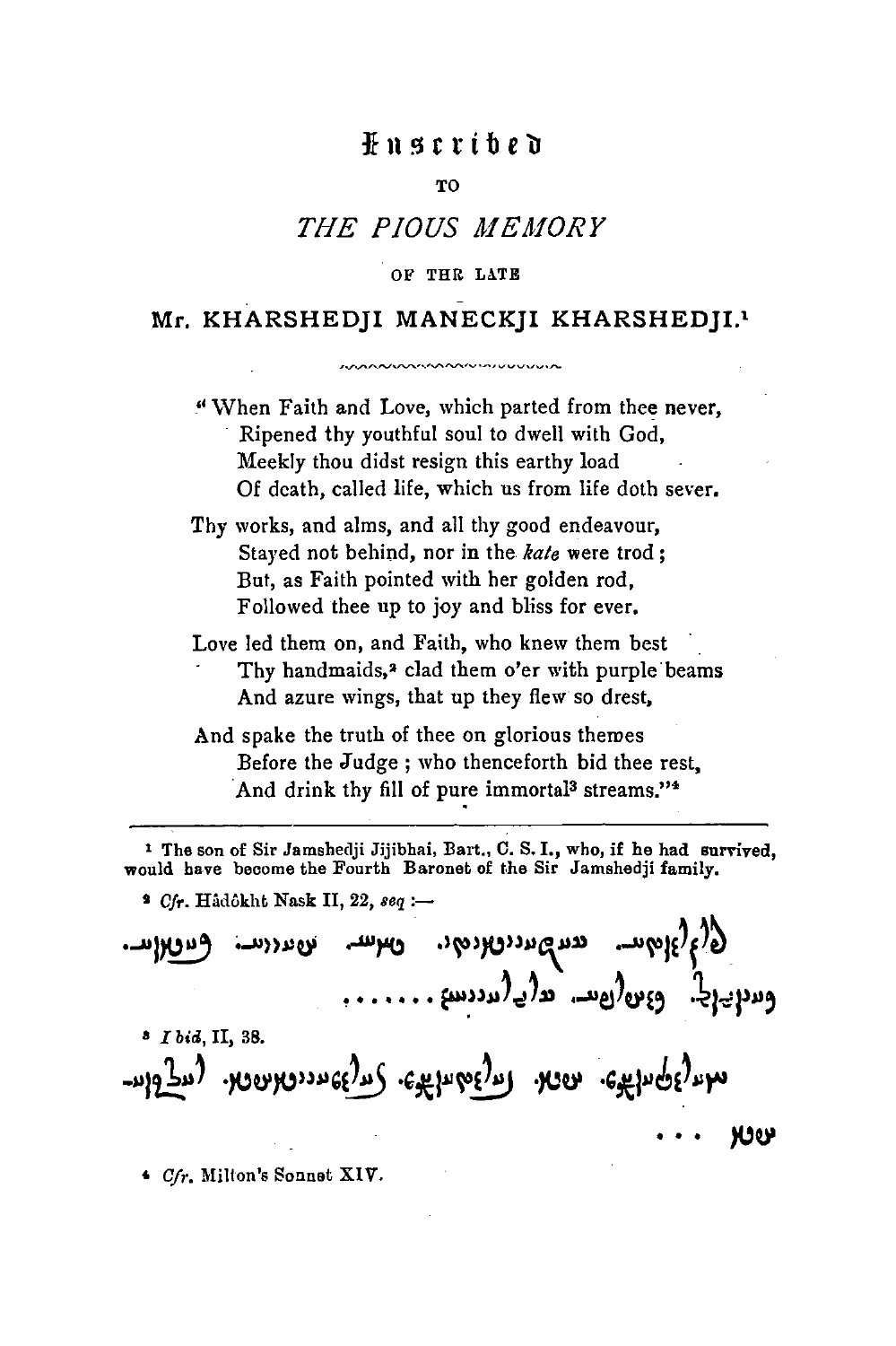# PREFACE.

It is now fully ten years since the Oxford Clarendon Press issued in two volumes my English translation of the German of Dr. Wilhelm Geiger's Ostirdnische Kultur im Altertum. This volume on Zarathushtra in the Gathas and in the Western Classics was then intended to have been the third of that series. But owing to the precedence of publication which I have given to my editions of some of the important Pahlavi Texts, this volume had to be put off for several years.-The essay on "Zarathushtra in the Gathas" is the rendering of the German MS. text of Dr. Geiger, which is for the first time printed in this volume (vide pp. 159 seq). It may be regarded as the first concise and lucid discourse upon the authorship, theology, and monotheism of the Avestic Gâthâs, the oldest and most sacred hymns of the Zoroastrians. Herein Dr. Geiger is able to draw from his close research the following inferences :- (1) The Irânians had in very olden time, and without any foreign influence, independently acquired through the Zoroastrian Reform, the possession of a monotheistic religion, and its founders had attained to that stage in ethics to which only the best parts of the Old Testament rise. (2) The Irânians display an inclination towards that depth of moral intuition which is perceptible in Christianity: at a very early period the Gâthâs knew about the ethical triad of the righteous thought, the righteous word. and the righteous deed.

The second essay on Zoroaster in the Classical Writers is selected and translated from the late Dr. F. Windischmann's posthumous work, Zororastrische Studien. The German heading under which this essay is given, is Stellen der Alten über Zoroastrisches, "References in Ancient Writings to Zoroaster and his Doctrine." It is highly interesting, giving as it does a comprehensive collection of the foreign views of classical authors regarding the Persian Zoroaster and his Revelation.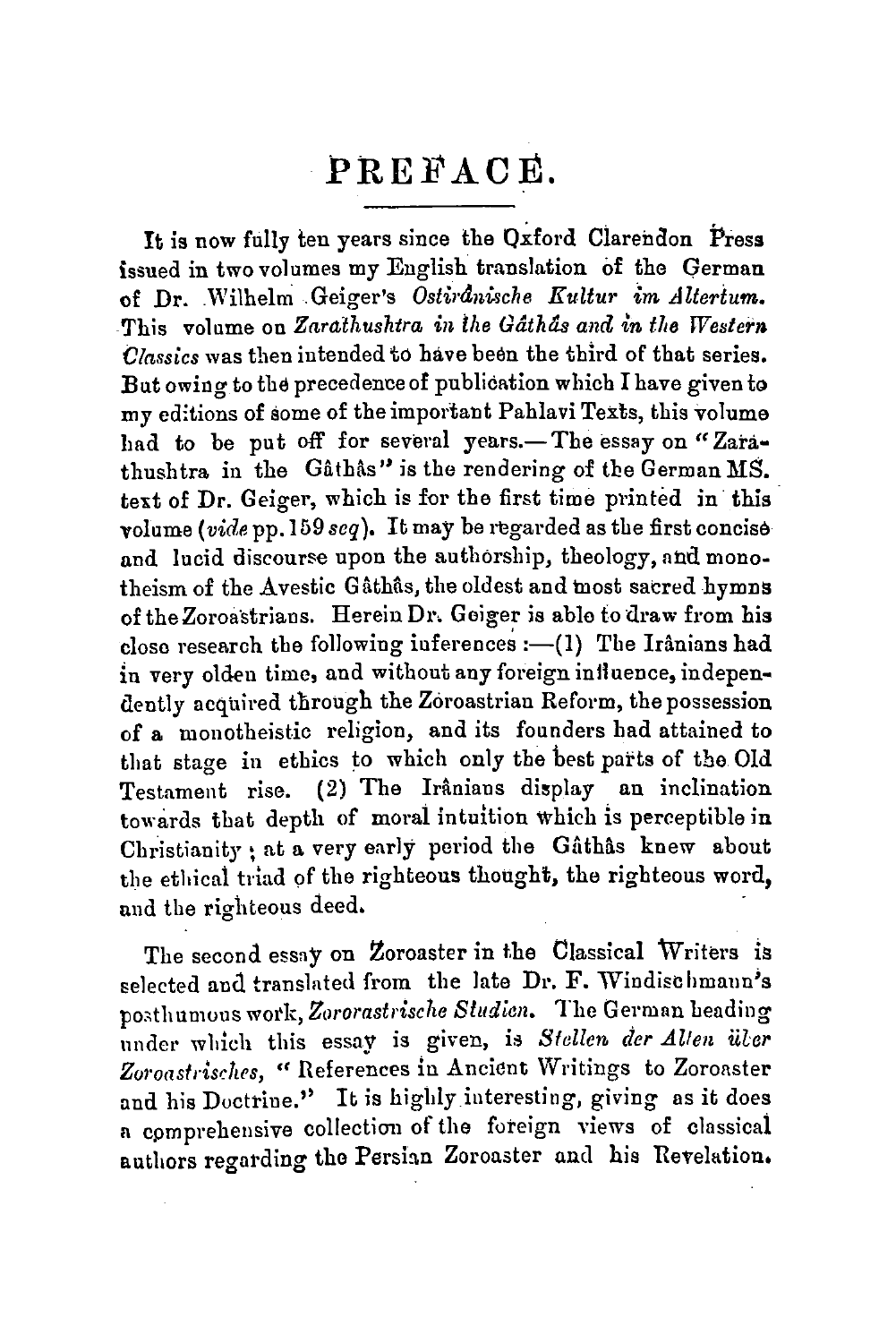#### ii PREFACE.

As a supplement or appendix to the latter I have inserted in this volume my refutatory discourse on the Alleged Practice of Consanguineous Marriages in Ancient Irân to which the classical writers allude, as will be noticed from my translation of Windischmann's German.

As to the theory of the age of the Avesta, which I have here briefly touched upon, it is a pleasure to observe that those who imagine, like Darmesteter, a later origin for the Avesta, are compelled to assume that they were written in a dead language with all the older forms of the names. But this explanation presupposes that Avesta scholars in the time of Vologeses were already acquainted with the philological arguments developed in the nineteenth century  $A$ . D., which is absurd,

I must take this opportunity of acknowledging my deep gratitude to the learned friends who have kindly rendered me very prompt assistance in the course of my work. I have also to thank the Trustees of the Sir Jamshedjee Jeejeebhai Translation Fund for their kind patronage to this volume.

### DARAB DASTUR PESHOTAN SANJANA.

*15th December* 1897.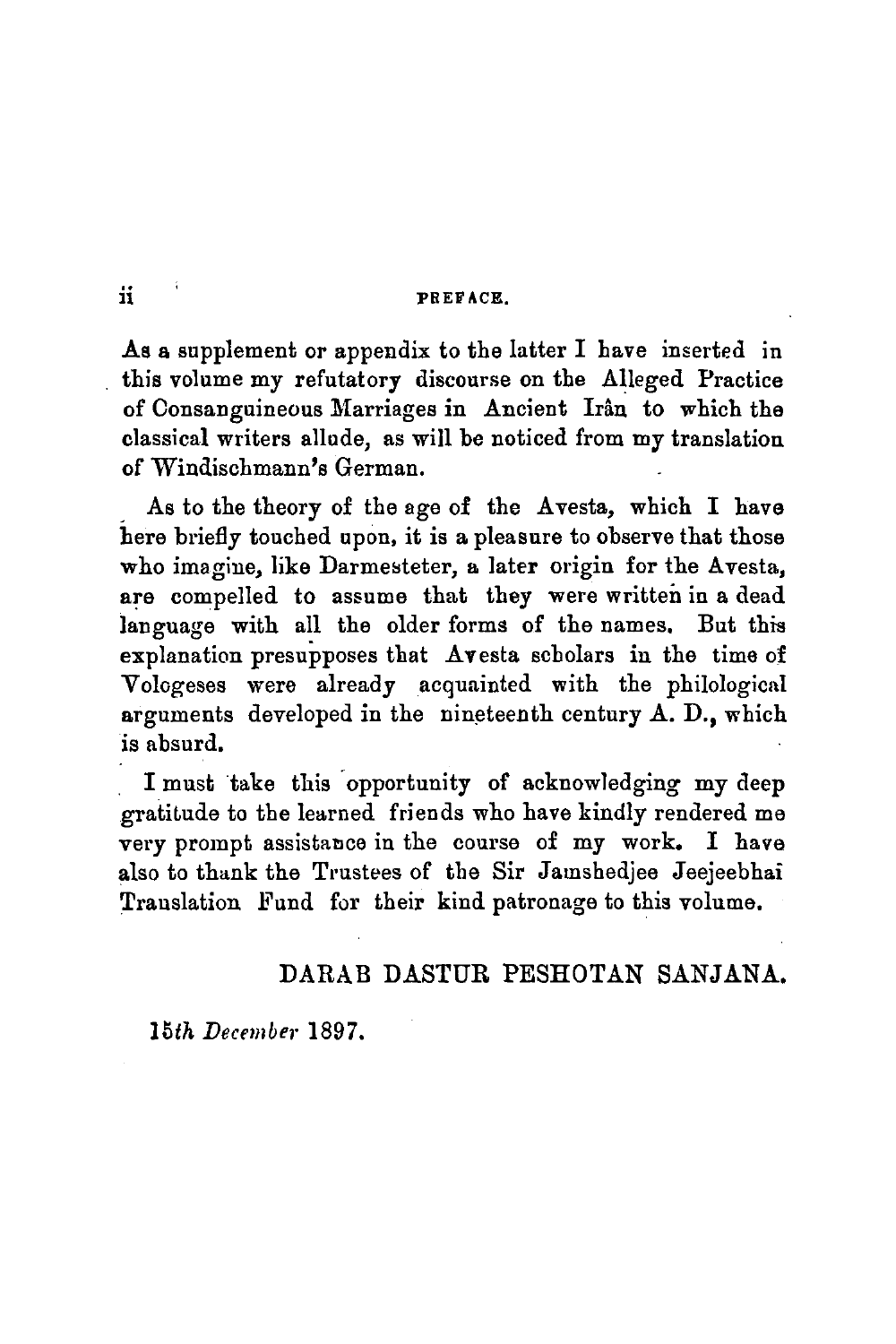# CONTENTS.  $\overline{\phantom{a}}$

|                                                     |  |  | ZARATHUSHIRA IN THE GATHAS. |                             | <b>PAGE</b> |
|-----------------------------------------------------|--|--|-----------------------------|-----------------------------|-------------|
| Introduction                                        |  |  | and the same                | <br>$\bullet\bullet\bullet$ |             |
| L.-The Authorship of the Gâthâs                     |  |  |                             | $\cdots$                    | -9          |
| II.-The Religious and Social Reform of Zarathushtra |  |  |                             |                             | 78          |
| III.-Zarathushtra's Monotheism                      |  |  | $\ddotsc$                   | $\bullet$ $\bullet$         | 28          |
| IV.--The Theology of the Gâthâs                     |  |  |                             | $\ddotsc$                   | 38          |
| V.-Zoroastrianism is not a Dualistic Religion       |  |  |                             | $\ddotsc$                   | 50          |

# VIEWS OF THE CLASSICAL WRITERS REGARDING

ZOROASTER AND HIS DOCTRINE.

 $\mathcal{A}^{\mathcal{A}}$  and  $\mathcal{A}^{\mathcal{A}}$ 

| Pythagoras                              | $\cdots$<br>$\sim$       | $\ddot{\phantom{a}}$     | $\cdots$                 | $\ddotsc$                |           | $\ddot{\phantom{a}}$      | 65  |
|-----------------------------------------|--------------------------|--------------------------|--------------------------|--------------------------|-----------|---------------------------|-----|
| Democritus                              | $\overline{\phantom{a}}$ | $\ddotsc$                | $\overline{\phantom{a}}$ | $\ddotsc$                | $\cdots$  | $\cdots$                  | 73  |
| Xanthus the Lydian                      |                          | $\overline{\phantom{a}}$ | $\ddot{\phantom{a}}$     | $\ddotsc$                | $-$       |                           | 74  |
| Herodotus                               | $\ddotsc$                |                          | $\ddot{\phantom{a}}$     |                          | $\cdots$  |                           | 81  |
| Plato<br>$\ddot{\phantom{a}}$           | $\ddotsc$                |                          |                          | $\cdots$                 | $\ddotsc$ |                           | 83  |
| Diogenes of Laerte                      |                          | $\ddot{\phantom{a}}$     |                          | $\overline{\phantom{a}}$ | $\bullet$ | 488                       | 85  |
| Eudoxus<br>$\ddotsc$                    | $\ddotsc$                |                          |                          | $\ddotsc$                |           |                           | 86  |
| Dino<br>$\ddotsc$                       | $\cdots$                 |                          |                          | $\ddot{\phantom{a}}$     | .         | • • •                     | 86  |
| Aristotle <sup>-</sup><br>$\sim$ $\sim$ | $\ddot{\phantom{0}}$     | $\ddotsc$                |                          | ---                      |           | $\overline{a}$            | 91  |
| Theopompus                              |                          | $\bullet$                | $\ddotsc$                |                          |           |                           | 92  |
| Plutarch                                | $\ddotsc$                | $\ddotsc$                |                          | $-0.0$                   | $\ddotsc$ |                           | 93  |
| Hermodorus                              |                          |                          | $\ddot{\bullet}$         | $\bullet$                |           | $\ddotsc$                 | 102 |
| Sotion<br>$\ddotsc$                     | $\ddotsc$                |                          | $\cdots$                 | $\cdots$                 | $\ddotsc$ | $\ddotsc$                 | 104 |
| Hermippus                               | ---                      | $\ddotsc$                | ---                      | $\ddot{\phantom{a}}$     |           | $\overline{\phantom{a}}$  | 106 |
| Strabo<br>$\ddotsc$                     | $\ddotsc$                |                          | $\overline{\phantom{a}}$ |                          |           | $\cdots$                  | 115 |
| Agathias<br>$\sim$                      |                          |                          |                          | $\ddotsc$                |           | $\ddotsc$                 | 120 |
| Plinius<br>$\ddotsc$                    | ---                      | $\ddotsc$                |                          |                          |           | $\ddotsc$                 | 121 |
| <b>Berosus</b><br>$\ddotsc$             | $\ddot{\phantom{a}}$     | $\cdots$                 |                          |                          |           | $\ddotsc$                 | 125 |
| Moses of Chorene                        | $\ddotsc$                | $\cdots$                 |                          |                          |           | $\ddotsc$                 | 128 |
| Cephalion                               | $\sim$                   | $\cdots$                 | $\ddotsc$                |                          |           | $\ddot{\phantom{a}}$      | 129 |
| Syncellus                               | $\ddotsc$                | $\cdots$                 |                          |                          | $\bullet$ |                           | 131 |
| Clementinian Recognitions               |                          |                          | $\cdots$                 | $\ddot{\phantom{a}}$     |           | $\bullet \bullet \bullet$ | 132 |
| Clementinian Homilies                   |                          | $\ddotsc$                | $\bullet\bullet\bullet$  |                          |           |                           | 134 |
|                                         |                          |                          |                          |                          |           |                           |     |